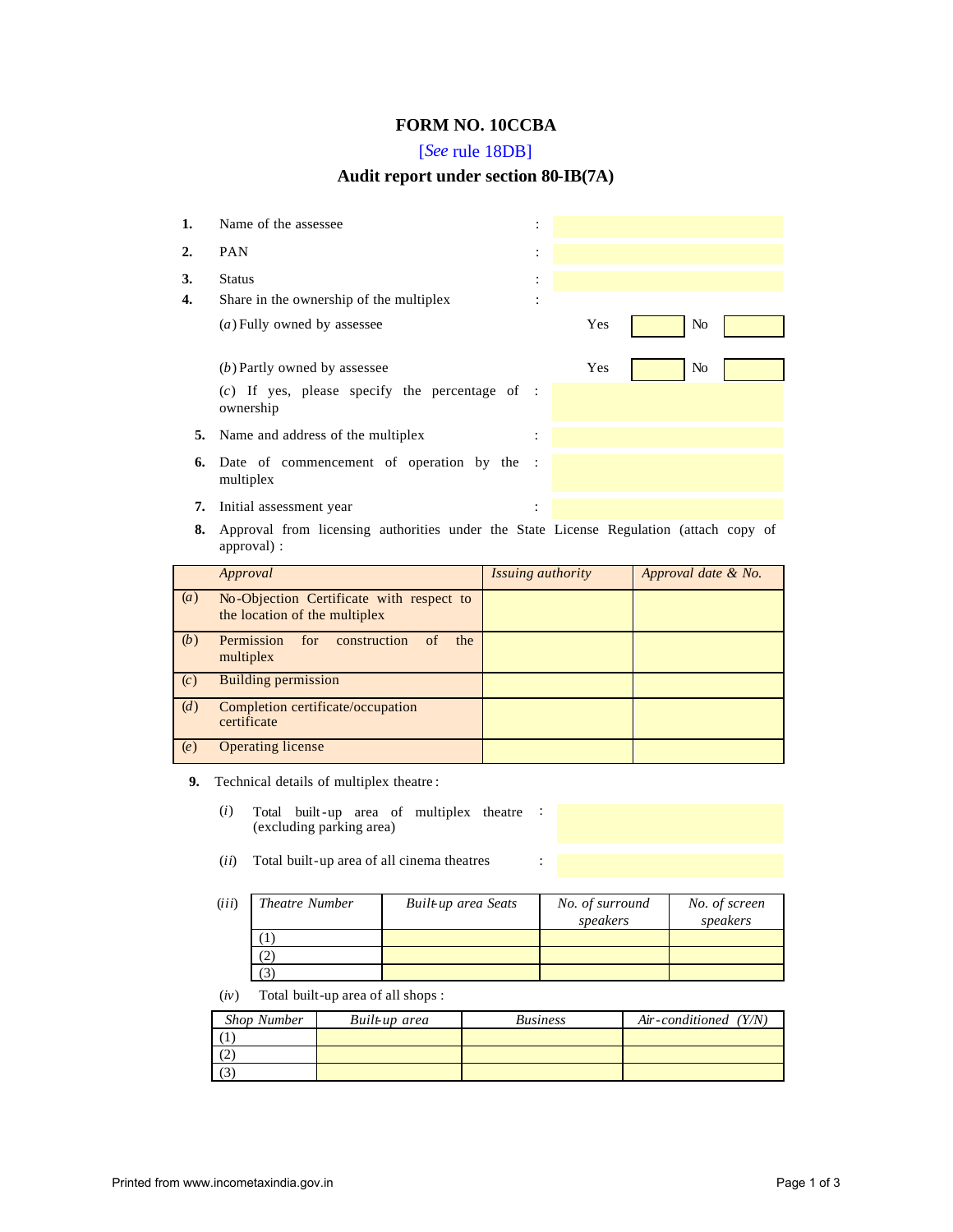| (v) | No. of lobbies/foyer | Floor area | Air-conditioned $(Y/N)$ |
|-----|----------------------|------------|-------------------------|
|     |                      |            |                         |
|     |                      |            |                         |
|     |                      |            |                         |

(*vi*) Technical specification of cinema theatre :

- $(a)$  Whether theatres have stereo projection Yes  $\sqrt{\phantom{a}}$  No system with xenon lamp and platter :
- (*b*) Whether theatres have stereo sound system Yes  $\sqrt{\phantom{a}}$  No (Dolby, Digital or DTS) :
- (*c*) Seat pitch (centre to centre) (in inches) :
- (*d*) Whether ticketing system is fully computerized : Yes
- (*e*) Whether multiplex cinema theatre and foyer/lobby are fully air-conditioned : Yes



| No |  |
|----|--|
| No |  |

|  |  | 10. Details relating to computation of deduction : |  |  |
|--|--|----------------------------------------------------|--|--|
|  |  |                                                    |  |  |

| Other<br>receipts |                         |            | Sale of<br>Tickets | Sale of<br>eatables, etc. | Advertisement<br>receipts within<br>the Cinema<br>area |
|-------------------|-------------------------|------------|--------------------|---------------------------|--------------------------------------------------------|
|                   | (Amount in rupees)      |            |                    |                           |                                                        |
| (i)               | Receipts from<br>Cinema | Theatre 1: |                    |                           |                                                        |
|                   | Theatre                 | Theatre 2: |                    |                           |                                                        |
|                   |                         | Theatre 3: |                    |                           |                                                        |
|                   |                         | Total      |                    |                           |                                                        |
| (ii)              | Receipts from<br>shops  | Shop 1:    |                    |                           |                                                        |
|                   |                         | Shop 2:    |                    |                           |                                                        |
|                   |                         | Shop 3:    |                    |                           |                                                        |
|                   |                         | Total      |                    |                           |                                                        |

- (*iii*) Other receipts :
- (*iv*) Profit derived from the business of building-owningoperating of multiplex theatres: (amount in rupees)

(*v*) Deduction under section 80-IB(7A) (amount in rupees)

## *Declaration*

| *I/We have examined the balance sheet of the above multiplex theatre styled**                              | and                               |  |
|------------------------------------------------------------------------------------------------------------|-----------------------------------|--|
| belonging to the assessee $M/s$ .                                                                          | (Permanent Account No.<br>) as at |  |
| and the profit and loss account of the said multiplex theatre for the year ended on that date which are in |                                   |  |
| agreement with the books of account maintained at the head office at                                       | and branches at                   |  |
|                                                                                                            |                                   |  |

\*I/We have obtained all the information and explanations which to the best of \*my/our knowledge and belief